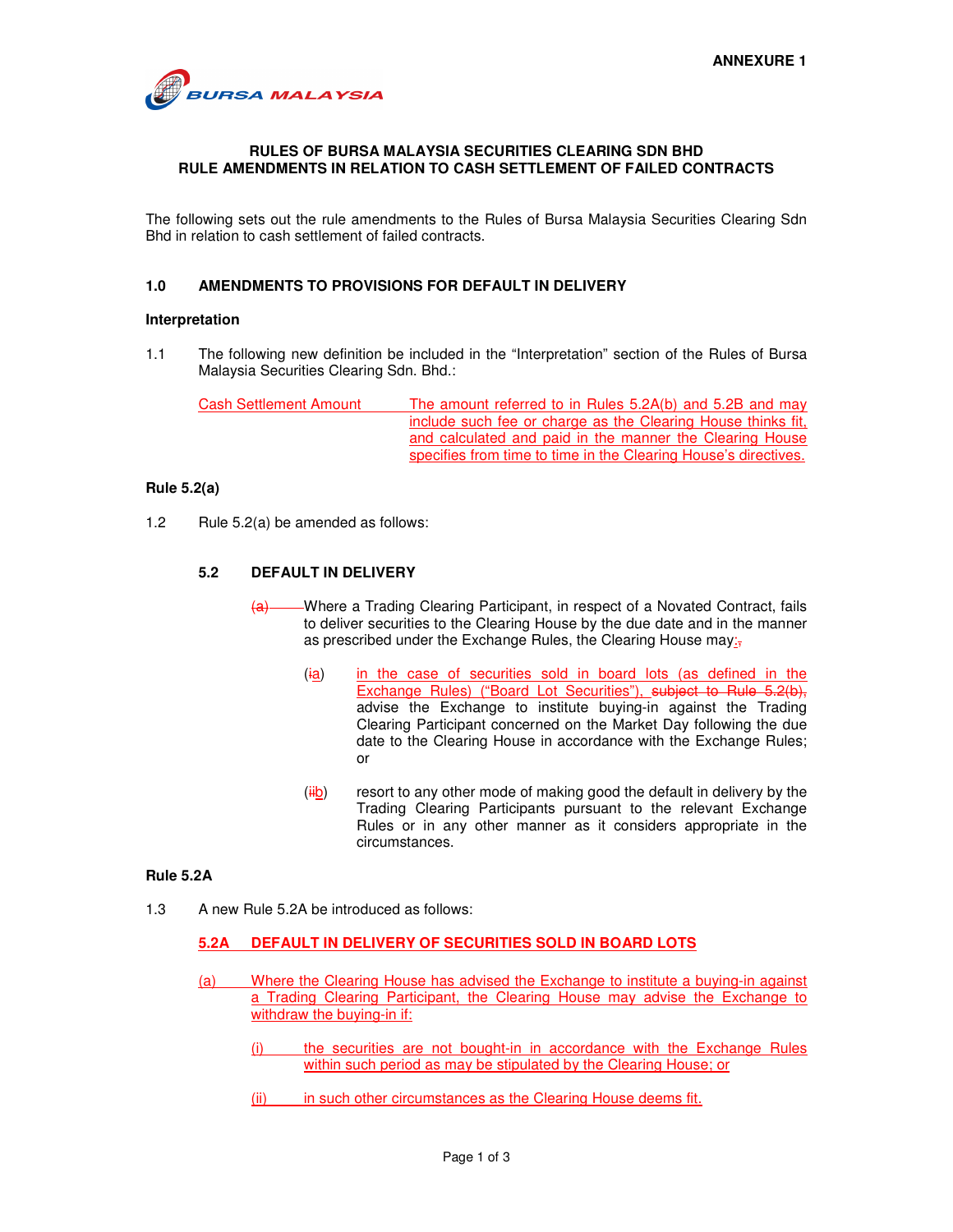

- (b) A contract for Board Lot Securities to which the withdrawal of the buying-in referred to in Rule 5.2A(a) relates shall then be settled by the selling Trading Clearing Participant paying in cash and the buying Trading Clearing Participant receiving a Cash Settlement Amount stipulated by the Clearing House in lieu of delivery of the Board Lot Securities.
- (c) If the buying Trading Clearing Participant onward sells any part of the Board Lot Securities and is unable to deliver the Securities sold, the buying Trading Clearing Participant may be required to pay such Cash Settlement Amount as the Clearing House may stipulate for the total number of Securities sold.
- (d) The ultimate buying Trading Clearing Participant of the Board Lot Securities referred to in Rule 5.2A(c) shall receive a Cash Settlement Amount in lieu of delivery of the Securities. For the purpose of this Rule, the "ultimate buying Trading Clearing Participant" means the last buying Trading Clearing Participant who has yet to receive the Board Lot Securities and who has not onward sold any part of the Board Lot Securities.

# **Rule 5.2B**

1.4 A new Rule 5.2B be introduced, Rule 5.2(b) be renumbered Rule 5.2B and Rule 5.2(c) be deleted in its entirety.

#### **5.2B DEFAULT IN DELIVERY OF SECURITIES SOLD IN ODD LOTS**

- (b) Where a Trading Clearing Participant, having sold Securities in odd lot (as defined in the Exchange Rules) ("the-Odd Lot Securities") in respect of a Novated Contract, fails to deliver the Odd Lot Securities to the Clearing House by the due date and in the manner as prescribed under the Exchange Rules, the Clearing House shall advise the Exchange of the failure in delivery. The the said contract for Odd Lot Securities shall then be settled in the following manner:
	- (i) The by the selling Trading Clearing Participant shall instead pay paying in cash and the buying Trading Clearing Participant shall receive receiving a Cash Settlement Price Amount stipulated by the Clearing House in lieu of delivery of the Odd Lot Securities.; and
	- (ii) For the purposes of these Rules the "Cash Settlement Price" means an amount which shall include a levy by way of compensation, and calculated and paid in the manner prescribed by the Clearing House from time to time in its directives.
- (c) There shall be no buying-in against the selling Trading Clearing Participant of the Odd Lot Securities on the Market Day following the due date in accordance with the Exchange Rules where Rule 5.2(b) applies.

#### **Rules 5.2(d) & (e)**

- 1.5 Rules 5.2(d) and (e) be deleted in their entirety.
	- (d) In the event the buying Trading Clearing Participant onward sells the Odd Lot Securities in odd lot, and is unable to deliver in full the Securities sold, the buying Trading Clearing Participant may be required to pay a Cash Settlement Price for the total number of Securities sold.